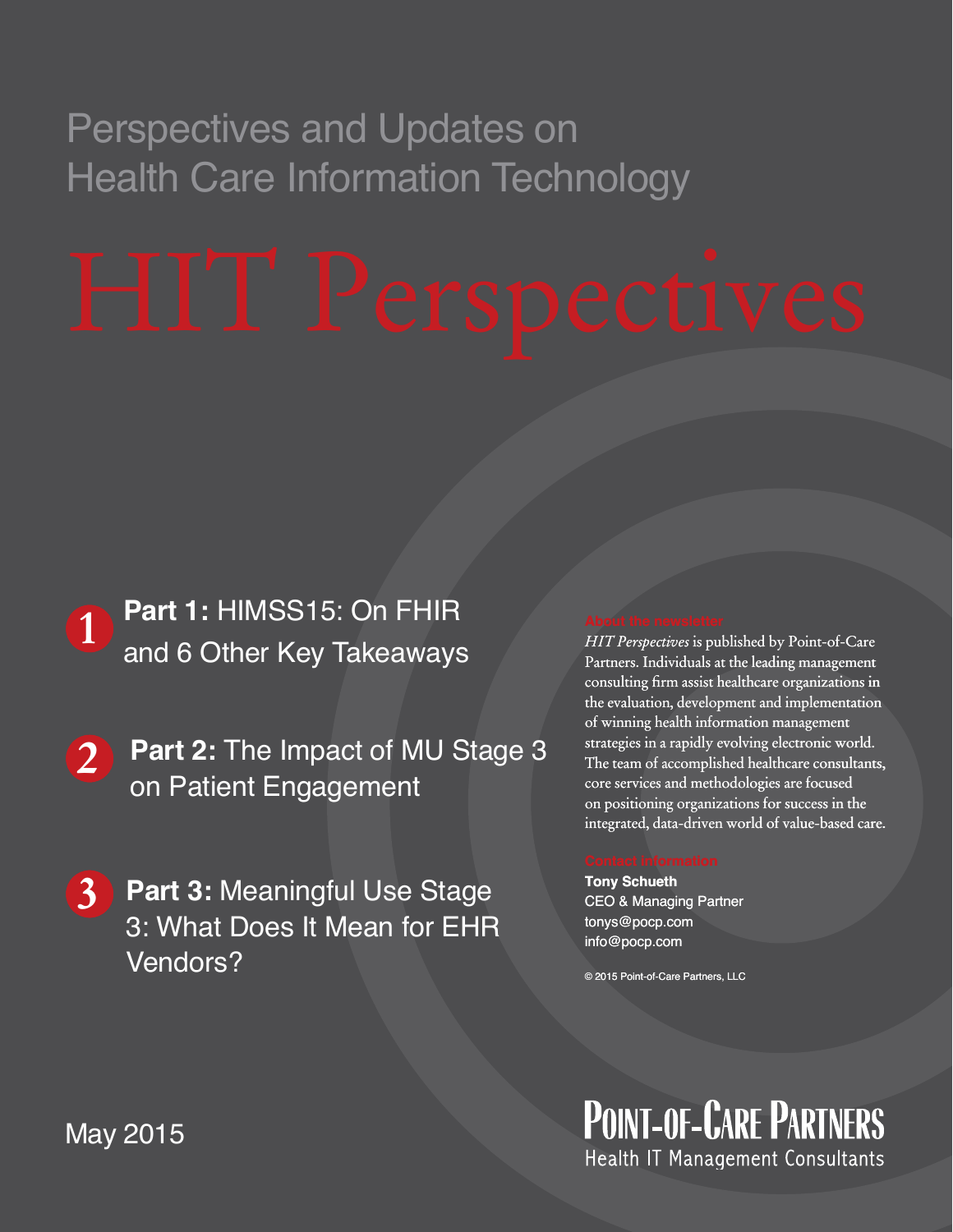**Part 1**  HIMSS15: On FHIR and 6 Other Key Takeaways

**Part 2** The Impact of MU Stage 3 on Patient Engagement

**Part 3** Meaningful Use Stage 3: What Does It Mean for EHR Vendors?

# **1** Part 1: HIMSS15: On FHIR and 6 Other<br>Key Takeaways Key Takeaways **Shine Shine Shine Shine Shine Shine Shine Shine Shine Shine Shine Shine Shine Shine Shine Shine Shine Shine Shine Shine Shine Shine Shine Shine Shine Shine Shine Shine Shine Shine Shine Shine Shine Shine Shi**

### *By Tony Schueth, Editor-in-Chief*

Poet Carl Sandburg called Chicago "The City of the Big Shoulders." Its big shoulders were definitely needed for the 2015 meeting of the Healthcare Information and Management Systems Society (HIMSS). This was the largest HIMSS conference yet, with a record-setting 1,300 exhibits and 43,000-plus attendees.

The Point-of-Care Partners (POCP) team used its time productively via face-to-face discussions with stakeholders, attendance at presentations, discussions with exhibitors and investment in a lot of shoe leather. Here are our observations about this year's meeting.

**1. FHIR.** The biggest buzzword at the meeting was FHIR (Fast Health Interoperability Resources). It's among the newest in HL7's family of standards, and everyone is excited about its simplicity and potential, especially because it will facilitate the exploding use of application program interfaces (APIs) developed in response to meaningful use (MU) stage 3 and other drivers. FHIR is a modern web services approach used by Yahoo, Facebook and Google, among others. It is data-centric, which makes it easier for systems to exchange discrete pieces of information. This contrasts with the document-centric approach of C-CDA (Consolidated Clinical Document Architecture), in which the exchange of entire documents is required. FHIR also allows access to smaller or "granular" data elements that are not included in some clinical documents. The ability to isolate and exchange well-defined pieces of patient and clinical data has been a pressing need. While FHIR's potential is exciting, the jury is still out as to whether it will catch fire (pun intended) or flame out.

**2. Interoperability.** Interoperability has been highlighted at HIMSS the past several years. It took on added importance and buzz this year because of recently announced efforts by the Office of the National Coordinator for Health Technology (ONC) to address the perceived need for truly interoperable health care. Ironically, it was hard to find a lack of interoperability among the HIMSS15 vendors. Everyone seemed to be showcasing how easily their products connected to the health information technology (healthIT) ecosystem.

**3. EHRS.** In past years, electronic health record (EHR) vendors hyped the "next big thing." There seemed to be a dearth of that this year. Instead, vendors emphasized existing products that are improved and easier to use. Process improvement was much in evidence. We suspect that vendors this year are reacting to providers who've said they are frustrated with their EHRs to the point of replacing them and considering opting out of MU.

**4. Population health.** The importance of data analytics was reinforced in the focus on population health at HIMSS15. The 26th Annual HIMSS Leadership Survey, which was unveiled at the meeting, highlights the importance of healthIT-driven population health management, patient engagement and strategic planning to improve care quality and delivery. [The survey](http://www.himssconference.org/updates/update.aspx?ItemNumber=41595)  [shows strong executive support](http://www.himssconference.org/updates/update.aspx?ItemNumber=41595) for adoption and use of healthIT infrastructure, such as clinical analytics. The move toward better data and analytics was typified by the collaboration by NextGen and Milliman to license new

Perspectives and Updates on Health Care Information Technology

© 2015 Point-of-Care Partners, LLC

www.pocp.com | POINT-OF-CARE PARTNERS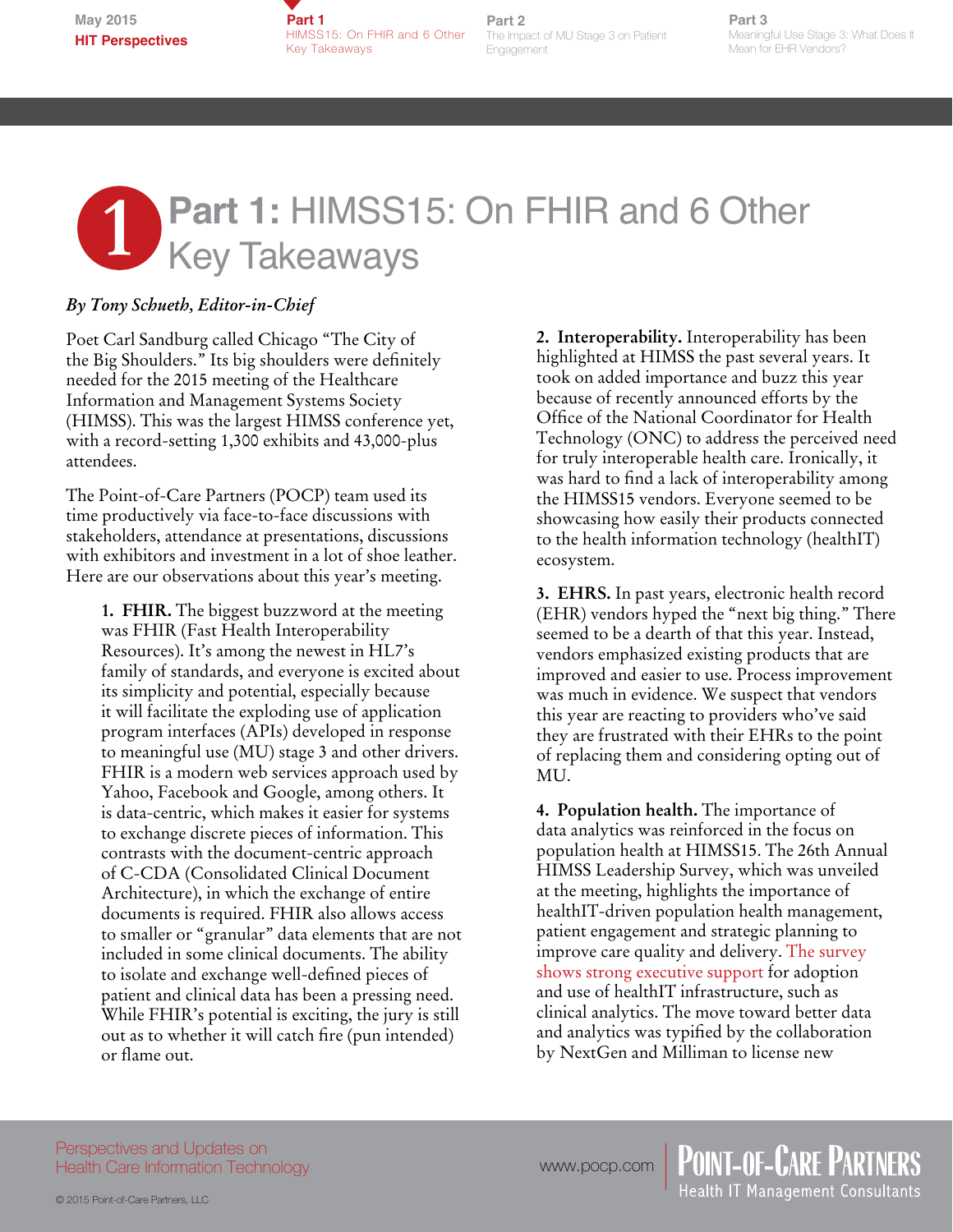technologies that offer risk analysis and predictive modeling, which will facilitate population health management and collaborative care initiatives. Milliman will be in charge of stratification and analysis of Medicare patient data, the exchange of health data among providers and patient risk scoring. NextGen will be responsible for managing EHR work flow and addressing collaborative care management processes. This is a great example of how the results of data analysis and modeling are being made actionable within the physician's EHR work flow.

**5. Patient engagement.** With the related requirements under MU stage 3, it's no longer a matter of when patient engagement will happen but how to expand it. Personal health records were barely represented and have been relegated to "yesterday's news." Portals — "the" solution from last year — are evolving to a "portal of portals," consolidating access to multiple sites in a single view, driven by the recognition that patients won't log in to multiple Web sites to access data from each of their physicians. They will consolidate data obtained from wearables, monitoring devices and other innovations, expanding consumer involvement. However, this raises the question of what a clinician finds valuable versus what is "noise." What was missing was how to motivate patients to become — and stay — engaged. Research shows that use of health and wellness technologies tends to drop and stay off after an initial surge. Humana President and CEO Bruce Broussard clearly had some solutions for that from a payer standpoint. We think it's this kind of collaboration among health care stakeholders that will lead to the answer of the question of how to keep patients motivated to become true participants in their health care.

**6. Medication management.** Pharmacy traditionally has been underrepresented at HIMSS but is now coming into its own, if this year is any indication. There were sessions about ePrescribing (such as how it's progressing in Europe) and medication management (such as a patientcentered pharmacy home for the chronically ill).

However, what really brought home the rise of medication management at HIMSS was the first-ever pharmacy-related keynote by Alex W. Gourlay, Walgreen's president and executive vice president of its Boots Alliance. The world's biggest drug retailer, Walgreens has more than 8,200 stores in the US alone and 4,500 more that are branded as Boots in Europe. Gourlay talked about Walgreens' traditional line of business but then provided a twist: Walgreens' movement to technology-driven care management. He shared his vision of how the company will use various technologies, such as mobile video calls with doctors to teleprescribe antibiotics and the medication reminder app Walgreens developed for the Apple Watch, among other things. This definitely signals a change in the world of medication management and will create related opportunities in the world of healthIT.

**7. Size matters.** HIMSS is one of the country's largest meetings of any type. Its size is both a blessing and a curse. On one hand, just about everybody in the healthIT world is there, making networking and building of business relationships efficient. It is truly one-stop shopping, which creates value for the investment of time and resources it takes to be there. On the other hand, the size of the meeting makes it impossible to see all the exhibits and attend very many sessions. Moreover, HIMSS really needs to think about the education sessions that were sparsely attended because of competing opportunities, for sure, but perhaps also because they require proposals to be submitted so many months before the event, making many of the sessions irrelevant when the meeting occurs. By the way: the calls for 2016 closed on May 1 for educational sessions and June 15 for other proposals.

All in all, HIMSS15 was a valuable — if exhausting meeting. Let us know if you need any help with the trends and opportunities emanating from the big event.

lealth IT Management Consultants

See you next year in Las Vegas.

Perspectives and Updates on Health Care Information Technology

www.pocp.com | POINT-OF-CARE PARTNERS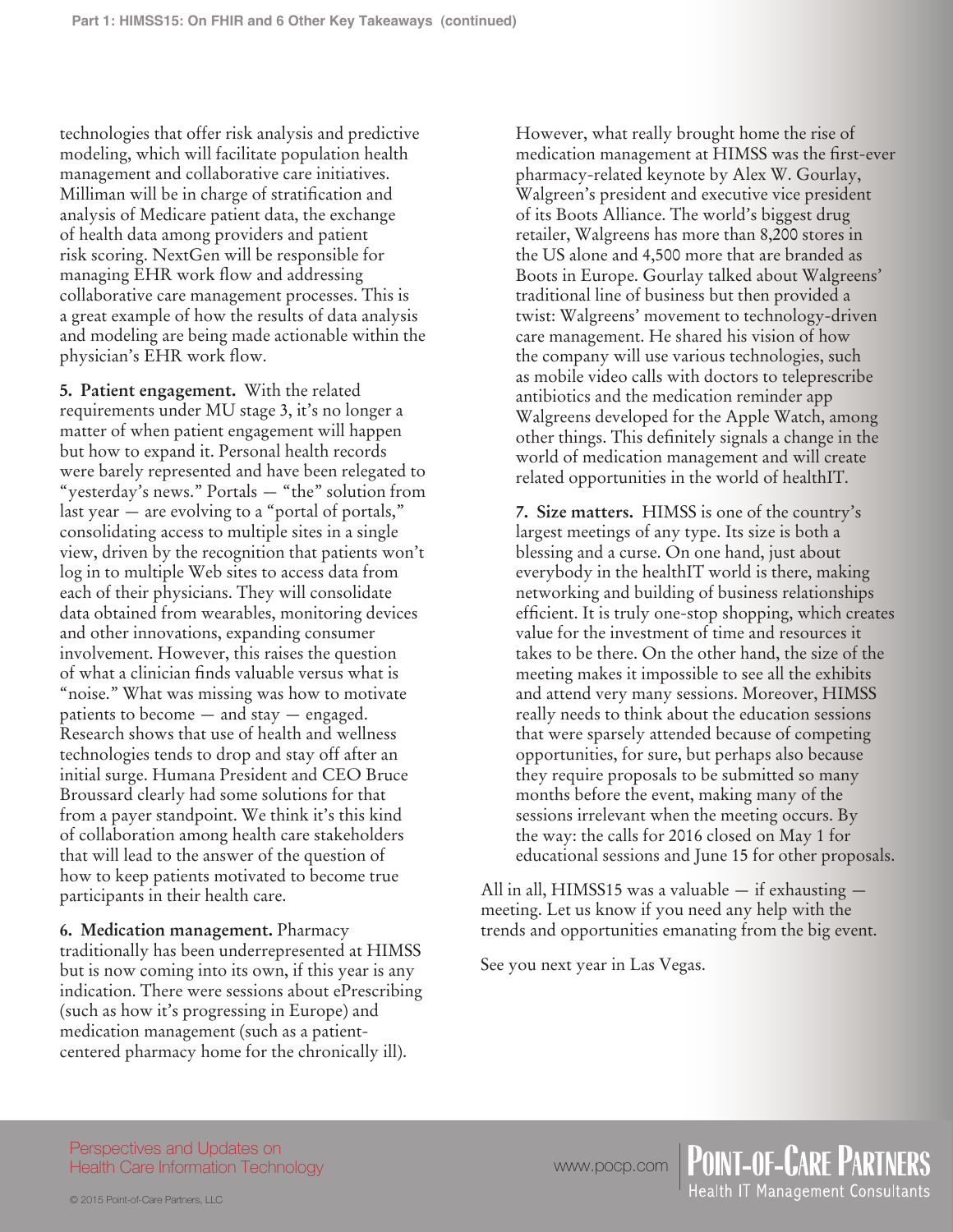**May 2015 HIT Perspectives**

**Part 1** HIMSS15: On FHIR and 6 Other Key **Takeaways** 

**Part 2** The Impact of MU Stage 3 on Patient Engagement

**Part 3** Meaningful Use Stage 3: What Does It Mean for EHR Vendors?

# **2** Part 2: The Impact of MU Stage 3 on<br>
Patient Engagement Patient Engagement

### *By Michael Solomon, Senior Consultant*

The [newly issued draft rule for meaningful use](https://s3.amazonaws.com/public-inspection.federalregister.gov/2015-06685.pdf) - stage 3 (MU3) has greatly expanded requirements for patient engagement. Point-of-Care Partners (POCP) believes this area has huge potential for the future. Here is our highlevel take on MU3 and its impact on patient engagement.

**A glide path to MU3.** The new regulation proposes a glide path to ramped up requirements for MU3, which is required for everyone beginning in 2018. In the meantime, the new rule suggests changes to MU stage 2 that would significantly reduce requirements for patient access. To meet the requirements under the proposal, only one patient has to view, access, download or transmit records — and that is down from a paltry 5%. The government is responding to industry feedback that this requirement has been very challenging to meet.

**Impact of MU3 Objective 5.** The first Objective 5 measure requires that 80% of patients be provided online access to view, download and transmit health information within 24 hours of availability. On first blush, this might not be so easy to achieve. It sounds like a lot but actually within the realm of possibility for many large health systems, accountable care organizations (ACOs) and even individual practices. Many have been ramping up to provide patient access via portals and other means in response to MU2 requirements as well as the emerging business case for practices and organizations involving value-based care and reimbursement. It should be noted the measure only requires that eligible professionals (EPs) provide access and instructions for accessing the information. This should help EPs meet the 80% threshold.

The government hopes that innovation and interoperability can be achieved for this and many MU3 objectives through the use of application program interfaces (APIs). The emphasis on APIs creates opportunities for technology entrepreneurs to spur patient engagement by providing innovative means of online

access and communication mechanisms.

The potential of APIs can be seen with the launch of the Apple Watch. For example, Anthem and CareEvolution announced an [Apple Watch application \(app\)](http://www.businesswire.com/news/home/20150413005259/en/Anthem-CareEvolution-Collaborate-Apple-Watch-App-Engage#.VUeZSyn-98w) called the comprehensive Family Health Record (cFHR), which is available as a free iPhone download. The app is designed so that consumers may easily and conveniently receive alerts, review new medical information and manage their health care from their wrist. Consumers would be notified of suggested preventive screenings, gaps in disease management and prescription refills, and potential drug interactions, the companies said.

Measure 2 of MU3 Objective 5 builds on MU2 measures by requiring EPs to provide patient-specific access to educational resources based on "clinically relevant" information in the electronic health records (EHRs) for 35% of patients. This is an easy way to engage patients and provide value, especially from the patient's point of view. Pharmaceutical manufacturers and other content sources willingly provide in-depth educational content for various conditions. We see a big opportunity for API developers to provide innovative ways for furthering this kind of patient engagement.

Moreover, many organizations can achieve this MU3 Objective 5 measure — and many Objective 6 measures, for that matter — simply by targeting their chronic disease populations. Eligible professionals and hospitals adopting value-based care strategies are already targeting these populations. As a result, many are in a position to build on what they've already got in place to increase communication and engagement with a significant number of their patients with chronic illnesses.

**Impact of MU3 Objective 6.** Measure 1 of Objective 6 requires engagement of 25% of patients by viewing, downloading or transmitting their health information to a third party. Measure 2 requires that 35% of patients must

Perspectives and Updates on Health Care Information Technology

www.pocp.com | POINT-OF-CARE PARTNERS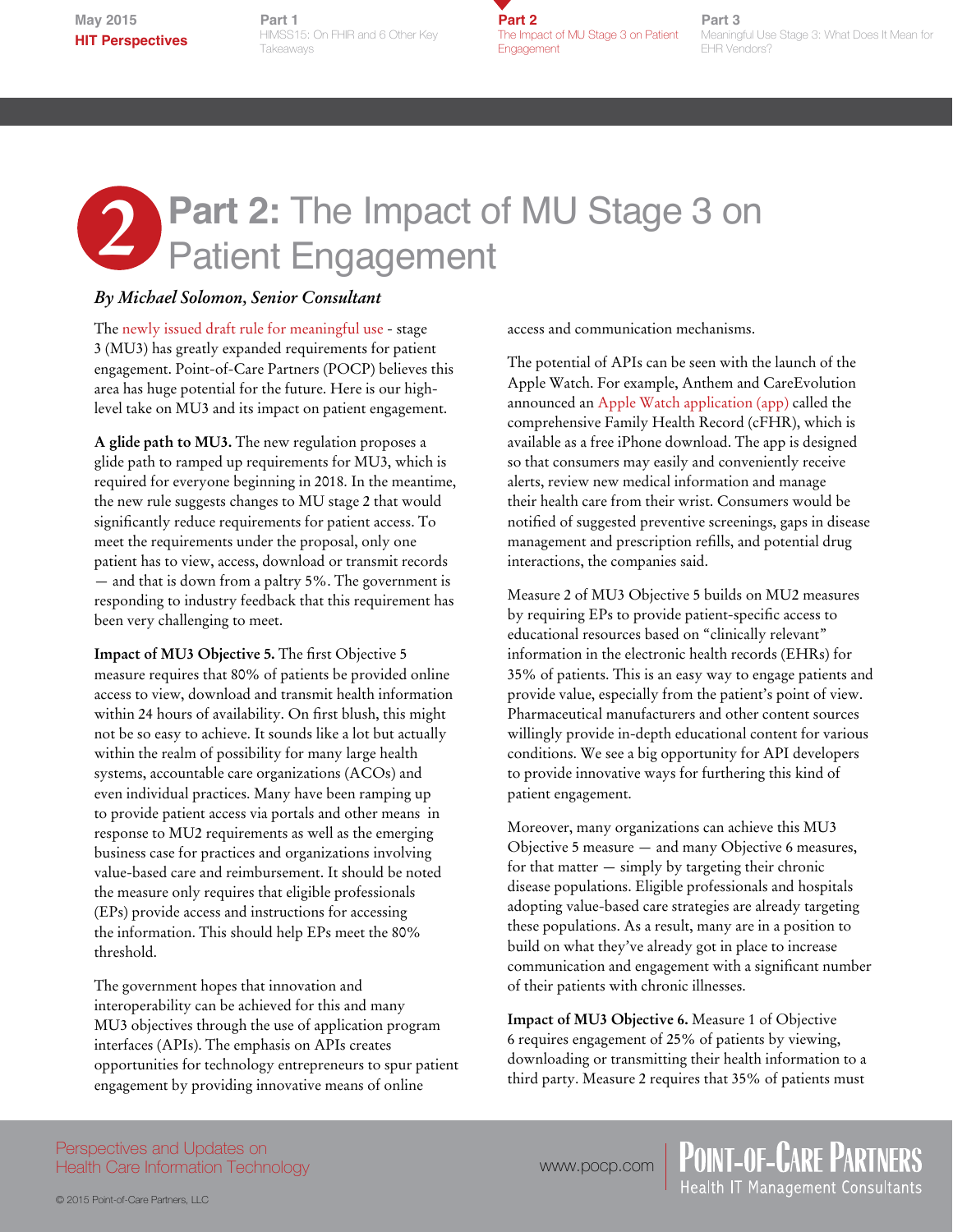send or receive a secure message. Patient health data must be recorded in the EHR for only 15% or more of patients to meet Measure 3. Some of these Objective 6 measures are increased from MU2, such as secure messaging increasing from a low 5%. Meeting all of these measures sounds daunting, but EPs only need to meet 2 measures to satisfy the objective.

 The Centers for Medicare and Medicaid Services (CMS) hopes that API developers will come forward with solutions that make Objective 6 measures more easily achievable. Providers are already aware of the potential, such as in the area of mobile health. [According to a recent](http://www.marketwired.com/press-release/are-mobile-medical-apps-good-our-health-a-new-study-research-now-reveals-that-doctors-2001197.htm)  [survey](http://www.marketwired.com/press-release/are-mobile-medical-apps-good-our-health-a-new-study-research-now-reveals-that-doctors-2001197.htm), nearly half of health care professionals would like to incorporate smartphone apps into their practices within five years and 72% believe that health apps will encourage patients to take more responsibility for their health. Patients also are coming onboard. Survey results indicate that 32% of mobile health app users share information collected by apps with their doctors. This certainly bodes well for new and expanded products that sync with the MU stage 3 requirements.

To ease the burden of achieving these measures, the government has increased the kinds of communications that count toward the goal. They include secure messages from the care team; data from such providers as nutritionists and physical therapists; data from the patient him/herself or an authorized representative; and fitness data from a wearable. These expanded data sources also should make it easier for providers to achieve the goal as well as create expanded patient engagement opportunities.

Patient engagement will increase by allowing authorized representatives such as caregivers access to a patient's health information, which counts toward meeting MU3 Objective 6. This is crucial because so many elderly and chronically ill have others in charge of their day-today care, who will benefit from having more complete information about their patients. This new MU3 requirement opens new doors for patient engagement. APIs can offer new tools to do so, and the government is hopeful they will. Alternatives such as Blue Button already are available and gaining traction.

MU3 Measure 3 calls for EHRs to collect patientgenerated health data for 35% of patients. To be sure, there is a lot of complexity involved in gathering, vetting and storing patient-generated data in the EHR. We believe that this is a huge opportunity for innovation for entrepreneurs and API developers, as well for mainstream EHR vendors,

who can use such functionality as a market differentiator.

**MU3 is only part of the story.** MU3 will help drive patient engagement, but it's not the only driver. As we have noted in previous issues of HIT Perspectives, the move toward value-based care — especially the advent of ACOs — is also a powerful driver for patient engagement. Both public and private payers have recognized the value of patient engagement in terms of reducing costs, improving outcomes, and increasing patient satisfaction. This was underscored by [findings of the 26th Annual](http://www.himss.org/2015-leadership-survey)  [Leadership Survey,](http://www.himss.org/2015-leadership-survey) sponsored by the Healthcare Information and Management Systems Society (HIMSS), which found that patient engagement is a success factor. Nearly three-quarters of respondents reported that consumer and patient considerations — such as patient engagement, satisfaction and care quality — would be the top business issue for their organization over the next two years. Again, this is in sync with MU3's intent and time frames.

Moreover, such topics also are measures on which providers are graded and paid. Money talks and this creates the business case for driving patient engagement at the provider level. The results of the HIMSS survey make that clear.

However, the business case for providers concerning patient engagement is only part of the story. Tools are needed to make more and better patient engagement a reality. This is where MU3 comes in, providing additional impetus and a roadmap for what needs to be done technology-wise — both for EHRs and EHR add-ons using APIs. Now vendors have their own business case to build new features to meet the requirements.

**What happens next.** It remains to be seen how MU3's percentage measures survive public scrutiny. Our guess is that the objectives will remain the same, but some of the measures may be ratcheted downward to make them even easier to meet. That certainly has been the practice in the past — especially in response to pushback from provider organizations, which undoubtedly will be very vocal when it comes to MU3. Moreover, MU3 is the government's last chance for rule making for this program, so it is logical that the proposed measures are more aggressive than some might have anticipated. On the other hand, we believe that MU3's objectives and measures will help drive patient engagement, with the business case from value-based purchasing acting as an afterburner.

Perspectives and Updates on Health Care Information Technology www.pocp.com | POINT-OF-CARE PARTNERS<br>Health IT Management Consultants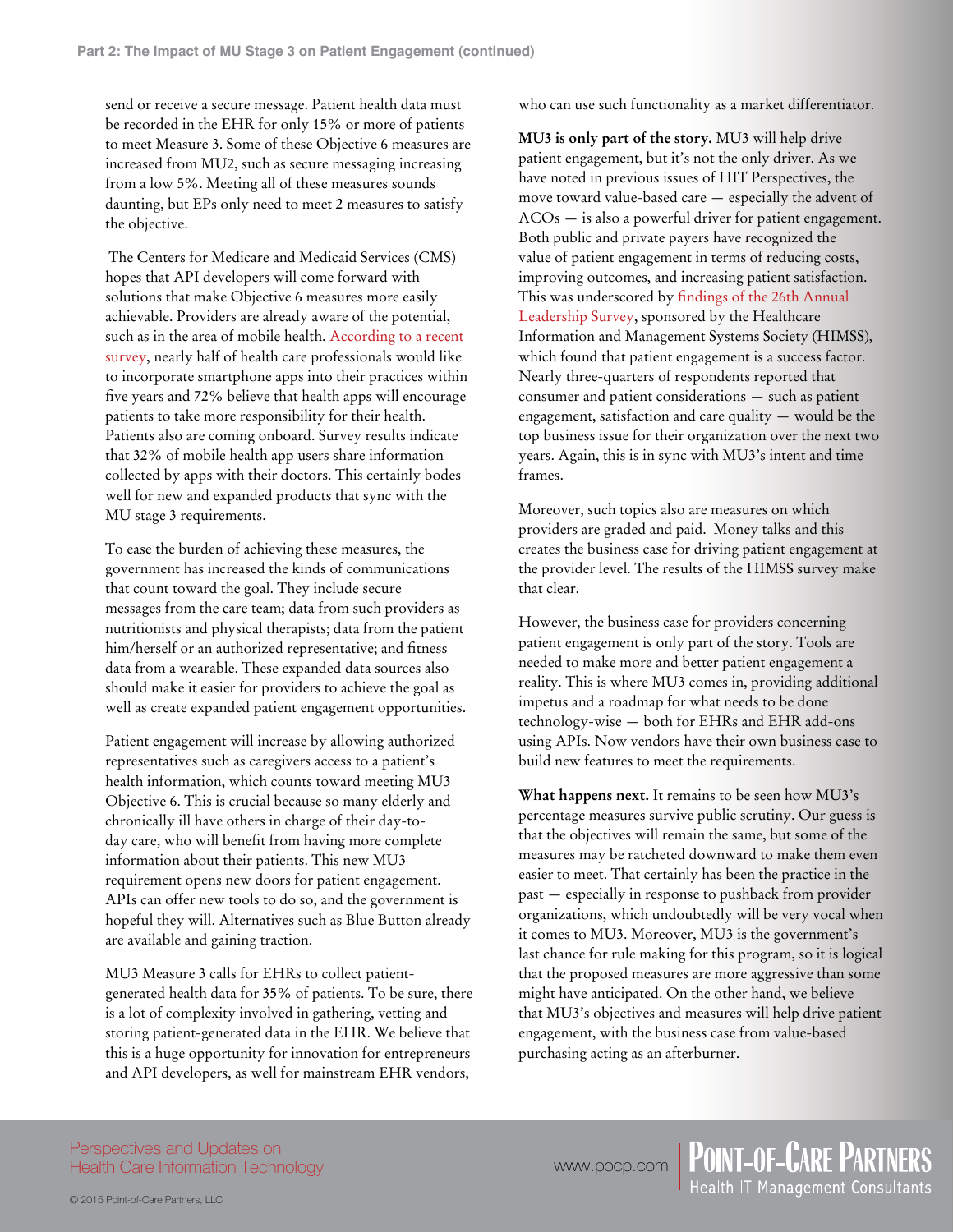**Part 1**<br>HIMSS15: On FHIR and 6 Other Key **Part 1 Takeaways** 

**Part 2**<br>The Impact of MU Stage 3 on Patient Engagement **Part 2**

**Part 3** Meaningful Use Stage 3: What Does It Mean for EHR Vendors?

# **Part 3: Meaningful Use Stage 3: What Does It Mean for EHR Vendors?** Does It Mean for EHR Vendors?

### *By Michael Burger, Senior Consultant*

The federal government recently released [the long-awaited](https://s3.amazonaws.com/public-inspection.federalregister.gov/2015-06685.pdf)  [draft rule f](https://s3.amazonaws.com/public-inspection.federalregister.gov/2015-06685.pdf)or meaningful use stage 3 (MU3). Everyone is still digesting the 301-page regulation and trying to figure out what it means. We at Point-of-Care Partners have plowed through it and done the analysis.

In short, MU3 expands some previous measures, such as electronic prescribing and clinical quality measure reporting. Moreover, MU3 significantly expands patient engagement and reporting requirements for public health entities and disease registries. Not surprisingly, there is new emphasis on the required use of application program interfaces (APIs), which is one way for the government to address the perceived need for interoperability for electronic health records (EHRs). The comment period closes on May 29, and we most likely will see the final rule in late summer.

Here is our initial take on how MU3 impacts EHR vendors.

**Where are things going?** We expect the large and top medium-size EHR vendors will continue to build to the new MU3 requirements. Their business models have dealt almost exclusively with meeting MU requirements over the past few years, so they know the drill and how to do it profitably. Plus, they have 2 to 3 years to adapt. Under the proposed rule, eligible professionals (EPs) would have the option of moving to MU3 in 2017, and all EPs would begin reporting on MU3 in 2018, regardless of their previous participation.

There is the opportunity for the remaining EHRs to go where the Big Boys ain't: non MU-certified products. Right now, a substantial portion of the market (between 30% and 50%, depending on which survey you rely) isn't motivated by MU and is not necessarily looking to buy an MU-certified EHR. To be sure, a good number of those are hard-core resisters who have not bought EHRs because they don't perceive a return on the investment and thumb their noses at government mandates. Yes, they will be hard to convince. However, the world of electronically enabled health care is

not going away and even the laggards know in their heart of hearts that they must eventually adapt or quit practicing. They can be won over if presented with the right mix – heavy on easy-to-use functionality that complements the work flow, instead of controlling it, and at the right price.

Many opportunities for smaller EHR vendors are created by the non-MU crowd that are focused less on government incentives and MU and more on how EHRs can be integrated into their work and work flow. The needs of small and specialty practices aren't well met by one-size-fits-all solutions, so there is opportunity from practices that are disenfranchised with their existing EHRs and those that have not yet adopted.

**What about those APIs?** We've had a strong hint that APIs were on the horizon for MU3 when their use was recommended heavily in last year's JASON Report, by federal advisory committees, and the Argonaut Project, which seeks to make health data sharing easier by using Internetbased open messaging and documents standards.

[According to the Webopedia,](http://www.webopedia.com/TERM/A/API.html) an API is a set of routines, protocols and tools for building software applications. It specifies how software components should interact and makes it easier to develop a program by providing all the building blocks. Many operating environments provide an API so programmers can write applications that are consistent. APIs are also specified by websites. For example, Amazon and eBay APIs allow developers to use the existing retail infrastructure to create specialized web stores. Thirdparty software developers also use Web APIs to create software solutions for end users.

So, what about APIs in health care? The Centers for Medicare and Medicaid Services (CMS) and the Office of the National Coordinator for Health Information Technology (ONC) hope developers will create low- or no-cost APIs to facilitate interoperability across EHRs. MU3 requirements

Perspectives and Updates on Health Care Information Technology

www.pocp.com | POINT-OF-CARE PARTNERS<br>Health IT Management Consultants